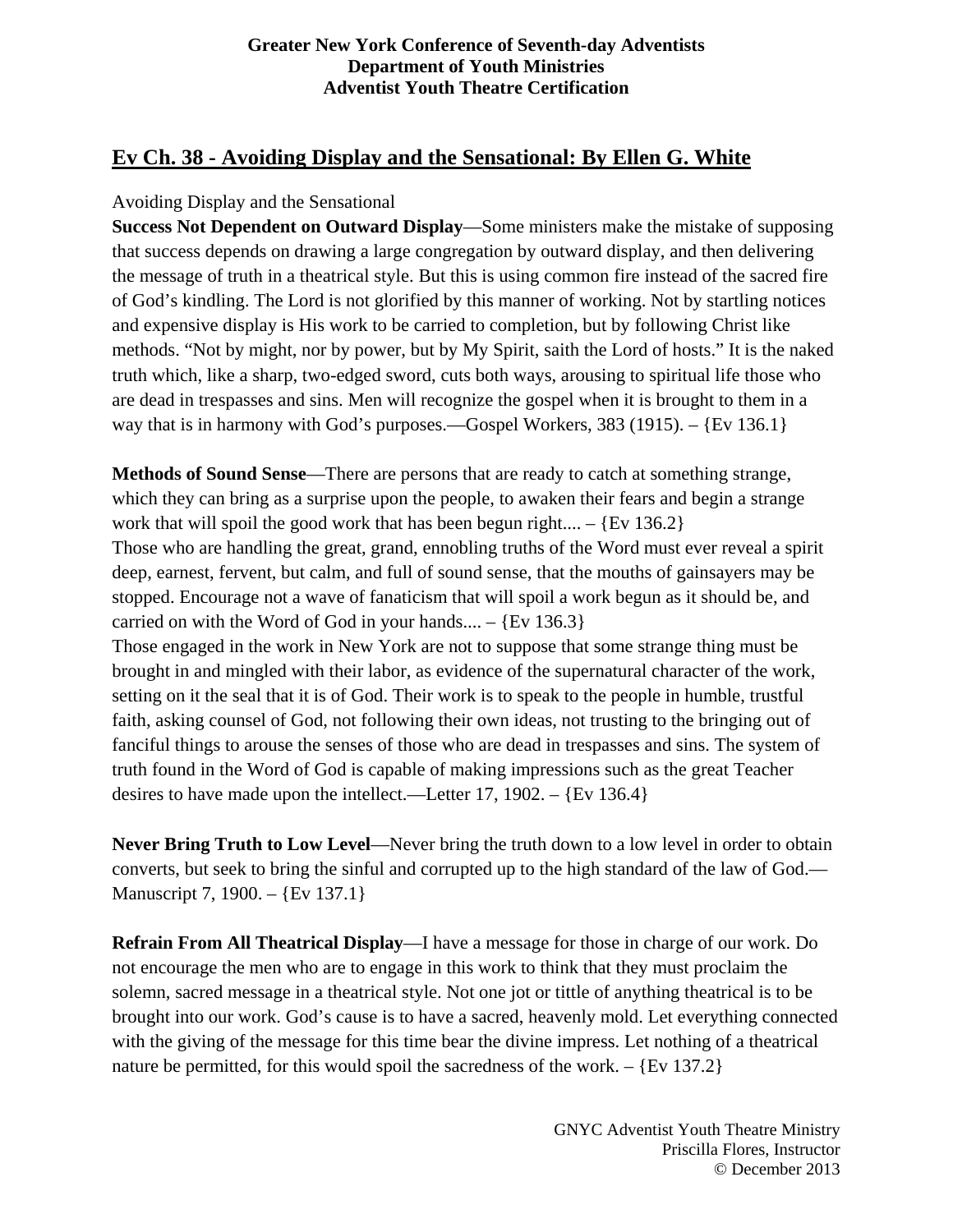### **Greater New York Conference of Seventh-day Adventists Department of Youth Ministries Adventist Youth Theatre Certification**

I am instructed that we shall meet with all kinds of experiences and that men will try to bring strange performances into the work of God.

We have met such things in many places. In my very first labors the message was given that all theatrical performances in connection with the preaching of present truth were to be discouraged and forbidden. Men who thought they had a wonderful work to do sought to adopt a strange deportment and manifested oddities in bodily exercise. The light given me was, "Give this no sanction." These performances, which savored of the theatrical, were to have no place in the proclamation of the solemn messages entrusted to us. – {Ev 137.3}

The enemy will watch closely and will take every advantage of circumstances to degrade the truth by the introduction of undignified demonstrations. None of these demonstrations are to be encouraged. The precious truths given us are to be spoken in all solemnity and with sacred awe.—Manuscript 19, 1910. – {Ev 138.1}

**Danger of Sensational Teachings**—You may be sure that pure and undefiled religion is not a sensational religion. God has not laid upon anyone the burden of encouraging an appetite for encouraging speculative doctrines and theories. My brethren, keep these things out of your teaching.—(Australasian) Union Conference Record, March 15, 1904. – {Ev 138.2}

**Avoid Fanaticism**—We are not to encourage a spirit of enthusiasm that brings zeal for a while, but soon fades away, leaving discouragement and depression. We need the bread of life that comes down from heaven to give life to the soul. Study the Word of God. Do not be controlled by feeling. All who labor in the vineyard of the Lord must learn that feeling is not faith. To be always in a state of elevation is not required. But it is required that we have firm faith in the Word of God as the flesh and blood of Christ.  $-$  {Ev 138.3}

Those who do the work of the Lord in our cities must close and bolt the doors firmly against excitement and fanaticism. The Word of God is our sanctification and righteousness, because it is spiritual food. To study it is to eat the leaves of the tree of life. Nothing is more uplifting to God's servants than to teach the Scriptures just as Christ taught them. The Word of God contains divine nourishment, which satisfies the appetite for spiritual food.—Letter 17, 1902. – {Ev 138.4} **Expensive and Peculiar Methods**—You have chosen to work in a way that wears yourself out and absorbs a large amount of means. – {Ev 139.1}

This expensive outlay of means has been presented before you in its true bearing, and you have been told that such a way of working is not in harmony with the will of God. Your expensive and peculiar methods of labor may appear at first to make a strong impression on the people, but they soon reach the conclusion that the display is made to call attention to yourself and your wife and children. The large expenditure of means is not in harmony with the solemn truths presented. Self has been placed on exhibition.—Letter 205, 1904. – {Ev 139.2}

Not to Ape the World—We are handling subjects, which involve eternal interests, and we are not to ape the world in any respect. We are to follow closely the footsteps of Christ. He is a